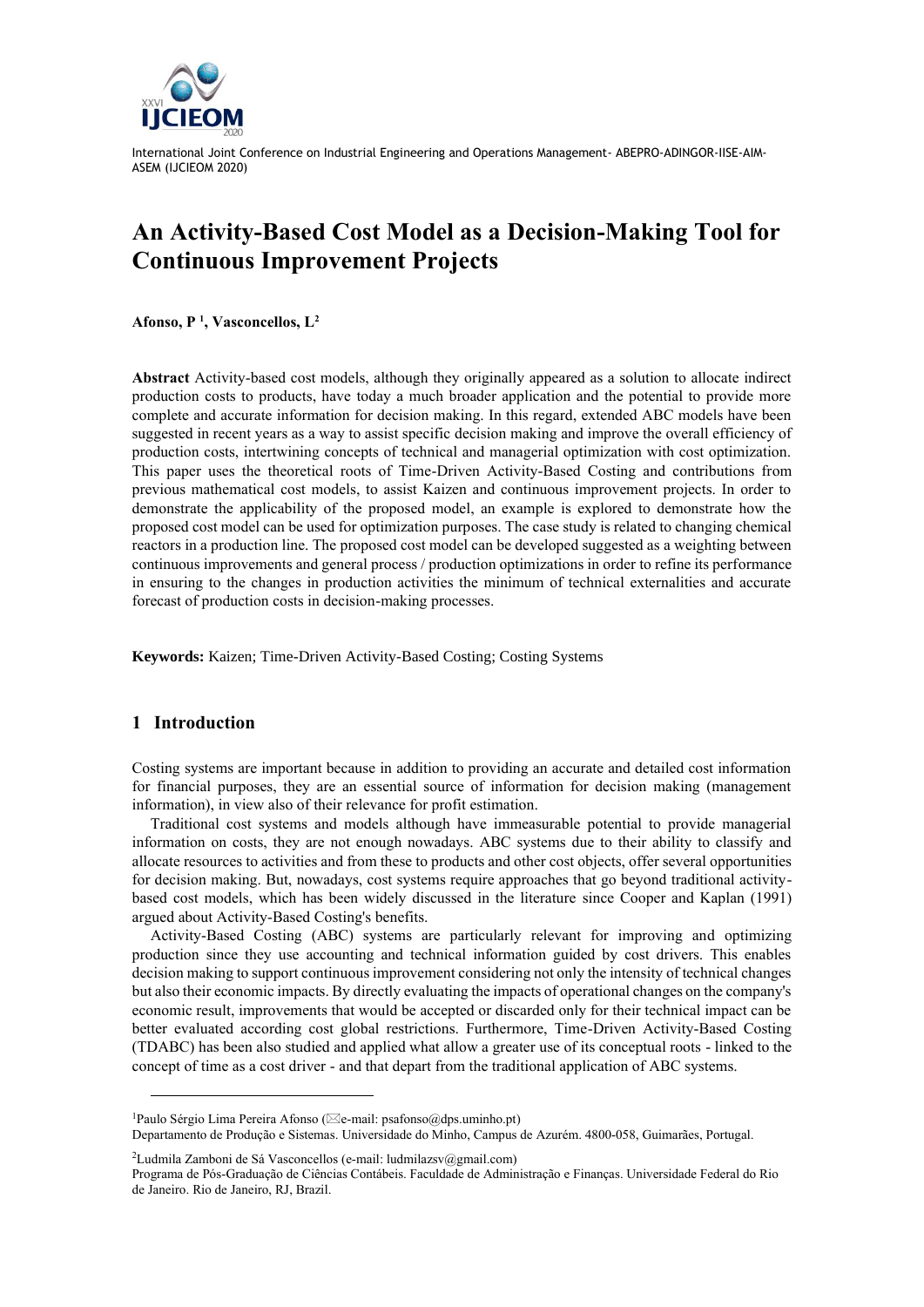

Nevertheless, there are still challenges in the formulation of cost models focused on the support of effective managerial activities in companies and particularly in its operations and production processes. The literature presents some contributions in this direction. For example, Santana and Afonso (2015) state that the advantages of TDABC as a decision tool would be: flexibility in the design of its cost models, wide applicability, ease of integration with management systems - possibly due to its information generated on activities -, low cost of implementation and maintenance, particular focus on idle capacity, among others.

Nevertheless, ABC models have still their limitations namely, measurement errors, need of structured information systems and robust databases, demand of constant reviews and regular maintenance over time. All this may turn it more expensive than expected.

Some attempts and suggestions have been made to extend and improve activity-based cost models. In extended ABC models it is possible to add variables related to direct resources, activities and products to expose not only the consumption of indirect resources only (which generate indirect costs) but other cost elements as well as opportunity cost related to the installed capacity.

From these approaches, mathematical cost models are particularly interesting to deal with the complexity of production, optimization and continuous improvement issues. According to Santana *et al.* (2017), the development and implementation of more sophisticated mathematical cost models are necessary to integrate costing systems with management activities and to provide support for more consistent decision making. Santana *et al.* (2017) state that new solutions to manage costs efficiently and effectively can be achieved by more sophisticated cost models, contextualizing that when it comes to a strategic cost management approach, the "evolution" of the traditional ABC system has been carried out, most recently through TDABC models. The next frontier is the development of TDABC and its integration with other models. Moreover, extending the use of cost models to more complex approaches such as optimization problems and integrating cost models with optimization models open important routes for research and practical application.

In the context of continuous improvement and kaizen programs, it should be emphasized the need for such projects to use appropriate cost models to generate timely and adequate information linked to the changes proposed, since the interaction of economic and technical information - made possible through the definition of activities - has higher potential to privilege changes that generates really effective improvements in organizations.

Thus, the objective of this article is to present a mathematical cost model to be used as a tool for generating economic information to evaluate continuous improvement and kaizen project's proposals. To this end, some activity-based cost models were revisited and combined in order to formulate an algorithm that makes it possible to take advantage of the potential of cost projections, in special global minimization, without the need to use complex software or technical knowledge.

The relevance of this model in terms of economic decision is based on the possibility of including several additional cost categories, opportunity cost as a counterpoint to the possibilities of using idle production capacity. The inclusion of these new variables in a set of functions generated by the relational concept of activity-based cost models what extends the contribution of the costing system and offers a deeper source of cost information. The proposed model can also include direct costs, providing the opportunity to manage and integrate all costs within the model.

Such possibility of including variables not related to indirect costs in the logic of activity-based cost models allows extensive analyses of sensitivity to predict the global impact on the result that the continuous improvement directions can provide and, for this reason such models are capable of balancing continuous qualitative improvements with the organization's use of resources' capacity from an economic point of view.

The organization of this article is as follows: first, a brief review of the literature was undertaken to point out the plausibility of the model as a complementary and auxiliary tool to the design and implementation of continuous improvement and kaizen projects. Then, the proposed Activity-Based Cost model is explained, and, subsequently, an application of the model is illustrated through a problem involving a specific kaizen proposal to replace chemical reactors. Possibilities of application and deepening this model are presented for future research at the end of the paper.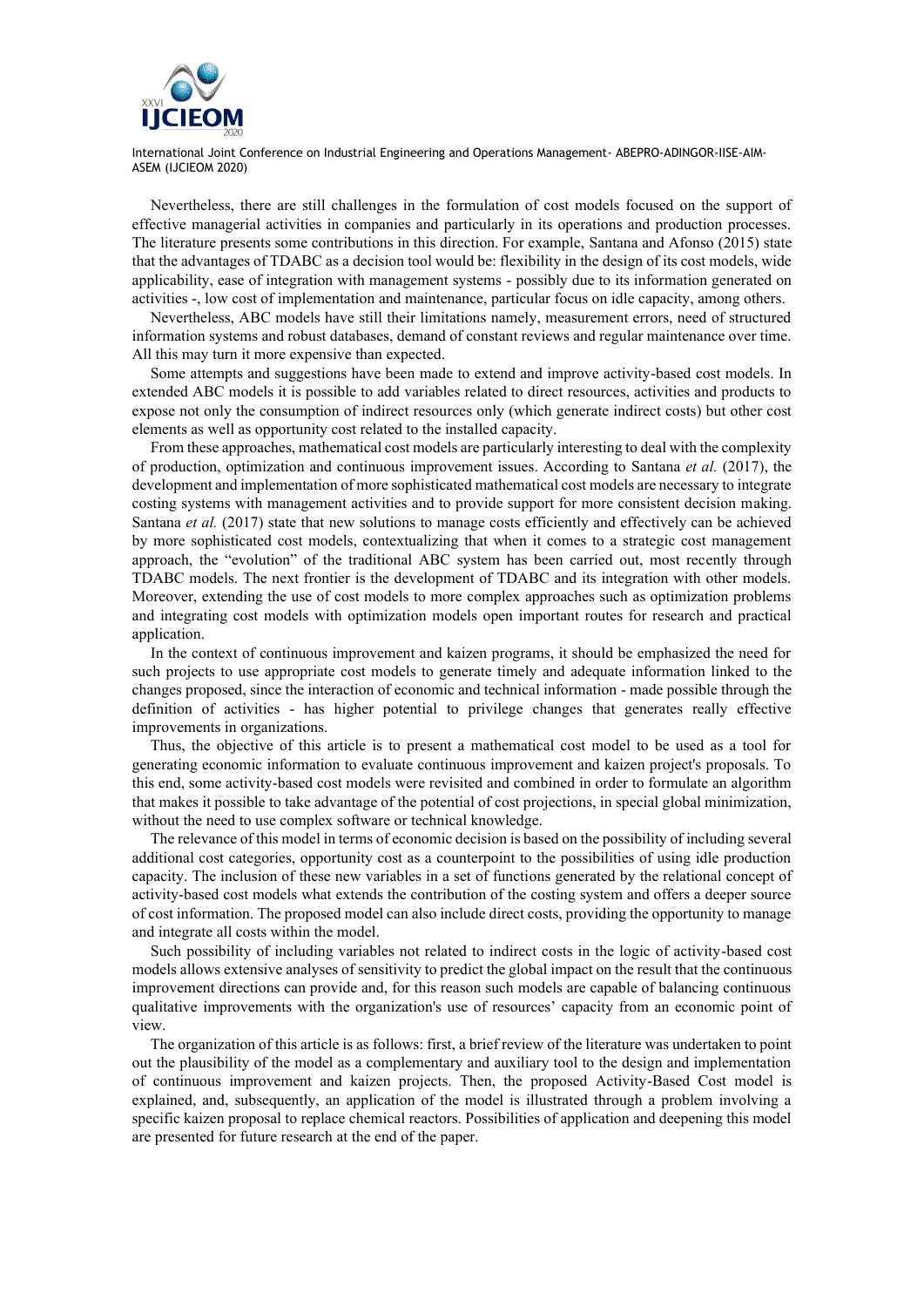

#### **2 Activity-Based Cost Models**

## *2.1 Extending Activity – Based Cost Models*

The main words in all headings (even run-in headings) begin with a capital letter. Articles, conjunctions and prepositions are the only words which should begin with a lower case letter. Cooper and Kaplan (1992) argue that Activity-Based Costing (ABC) are able to provide economic information of past, current, and future operations, and to measure the costs of resource usage in a comprehensive manner. Lee and Monden (1996) compare Activity-Based Costing to Target Costing and Kaizen Costing showing the merits of the last two ones in strategic cost management and operational improvement and control.

It's important to notice that a Kaizen Costing Process is able to relate profit and product planning within Cost planning and Equipment Planning Process, but the objective of this costing process is improving (reduce) the global costs in function of annual budgeting and profit estimations.

ABC may offer a more accurate and detailed view of the process and activities behind cost objects compared to traditional costing systems. And, through the TDABC it is possible to study the effectiveness of the processes in terms of available capacity versus capacity used, and simulate the use of resources measured over time. The cost per unit of available capacity and the time required to complete an activity are the key parameters for estimating time equations. The time consumed by the event in the activity can be expressed as a function of different characteristics called time drivers (Afonso and Santana, 2016).

Focusing on the objective of providing management information directly from costing systems, some authors have recently used the theoretical concepts of ABC to create extended models which can be used for different purposes in view of the infinity of applications and integrations that matrix and functional mathematical models allow. For example, Santana *et al.* (2016) published a prescriptive demand model and a model linked to capacity optimization related to the used capacity and operational efficiency, Santana et al. (2017) and Duran and Afonso (2020) developed a decision-making model directly related to activitybased costing.

#### *2.1 Opportunities to Integrate Costing Systems and Continuous Improvement*

Imai (2012) defines Kaizen as a common sense, low-cost approach to management which aims help enterprises attain higher quality products and services, lower costs, and achieve timely delivery by the continuous collaborative effort of managers and their workers.

Lee and Monden (1996) explain that Kaizen Costing follows target costing in timing, providing more stringent means of cost management while standard costing systems is only on meeting standards. So, the Kaizen Costing would be able to sets a cost reduction target amount and attains it through continuous improvement activities through this process. In this case, cost reduction target amount is translated into specific actions, which allows every manager and employee to understand what to do. An Activity-Based Cost Model follow the logic of Kaizen Costing, however, in a opposite way: An Activity-Based Costing like a tool of Kaizen Project do not orient the actions, but validity it.

Working with the concept of activities becomes an advantage in relation to other costing methods in cases where there are changes in operations and production actions, since the cost linked to each activity directly involved in the action of change as well as global impacts can be observed directly in numerical values by decision makers.

Activity-Based Cost Systems can be customized to serve as a specific management tool in projects, such as continuous improvement and kaizen projects.

The reduction of time or isolated costs in sectors and departments does not always guarantee an overall reduction in working time or costs for organizations. Subsequent impacts can sometimes neutralize process and production improvements, or even cause marginal decreases in time and cost. When, for example, in chemical leaching, solid caustic soda is exchanged for liquid caustic soda in order to reduce the danger of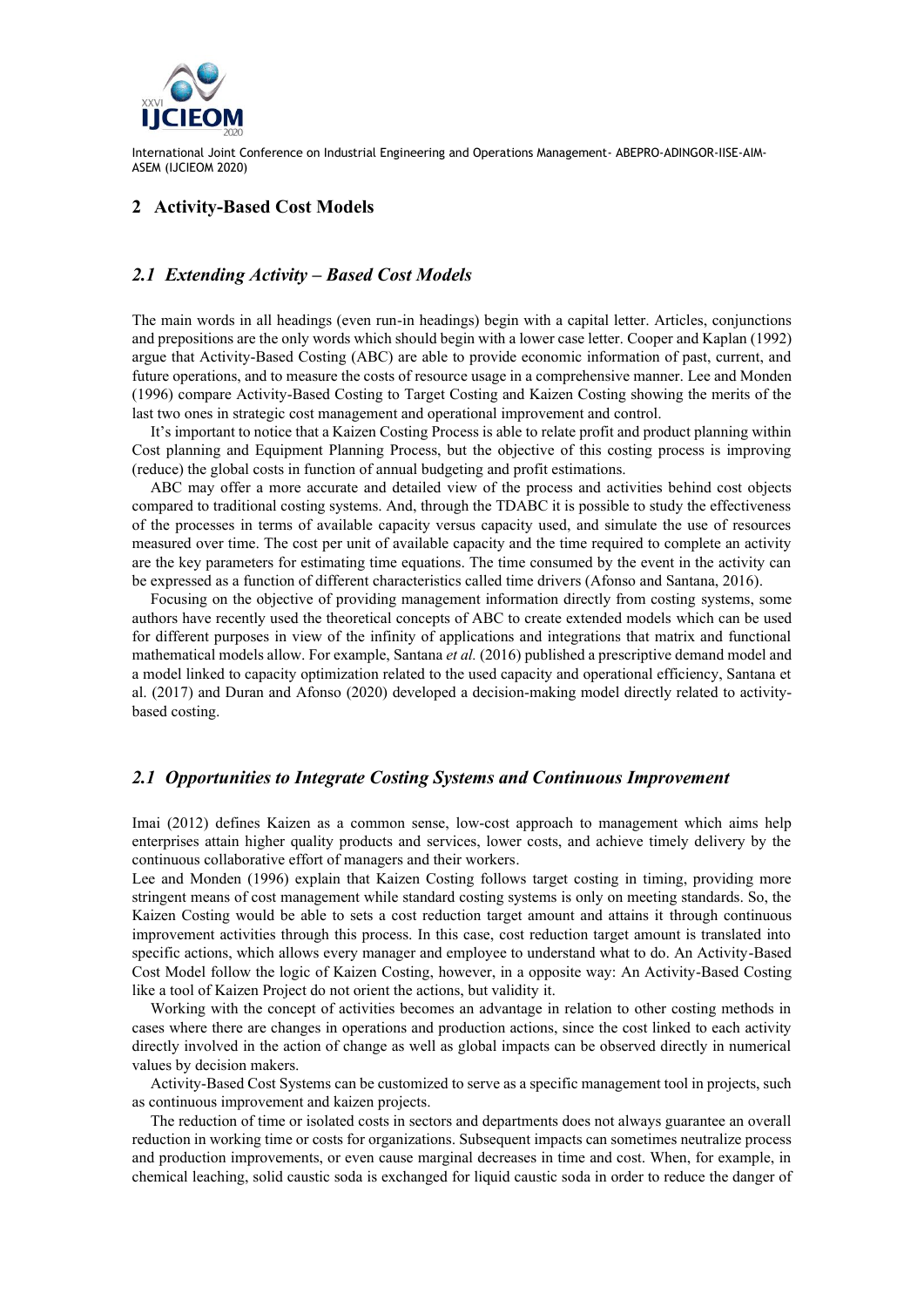

feeding and discharging the reactors, the costs of activities related to the heating control required by the liquid reaction must be previously calculated. Not only raw material costs should be projected, since the activities will be significantly different and impact on previous and subsequent stages of leaching. It should be estimated the global time and need of workers and equipment, for example.

Considering that a process of any kind is inherently unique - although it may present partitioned production for the operationalization of the plant - and the possible deviations explained in the isolated application of a kaizen project, a proper Activity Based Cost Model presents itself as an important auxiliary tool in decision making about continuous improvement actions, mitigating global cost distortions, and increasing the likelihood that continuous improvement actions are indeed contributory to the company.

As changes in production structures and processes, even if reduced and gradual, can impact the time of activities and / or their costs, it is important to evaluate these qualitative impacts in terms of the overall quantitative impact on the company's results and this can be done concomitantly. The relation of perceived value to the company's profit can be used to verify the general efficiency of the application of the kaizen system in organizations due to their global contribution to the company's strategy.

It is important to develop cost model that ensure that tactical decisions do not overlap with the company's overall strategy, using mathematical considerations to suggest and ensure that each continuous improvement is evaluated by an Added Value index given by the improvement / profit provided by the model, while still allowing quantification of targets for the kaizen project.

In this way, organizations could create targets for kaizen-Activity-Based Cost Model indexes given the expected perceived value of continuous improvement achieved and the impact on the expected result and, later, evaluate the perceived value and the real profit realized to assess the overall efficiency of the organization's Kaizen system. It should be noticed that the additional value perceived by customers can be measured in different ways - through satisfaction surveys with loyal customers and new customers, and even by increasing sales globally or focused, according to the type of improvement implemented.

Such models allow management issues and managerial implications to be disregarded - it it is not necessary to add sectoral productivity calculations for an improvement action to be accepted - since the total estimated cost is studied as a direct function of time. That is, it provides a direct relationship between time and the cost of labor and, thus, the total time of labor is already a function of the overall cost of the organization.

## **3 Proposed Activity-Based Cost Model**

The basic concept of this model is to structure costs in a set of mathematical functions that follows the rational and theory of Activity-Based Cost Models. In this context, we should consider the general and original structure of an Activity-Based Cost Model that beacon itself in two types of production relationship which can be established between Resources-Activities-Products in the two ways: from resources to products and reversely from the later to the former.

In the model proposed here, costs are estimated from the level of use of activities and the is computed considering products' characteristics and the demand. This allows to perform cost minimization objectives, what directly assist managers to decide about changes proposed in kaizen projects.

In this model, the cost of products  $(P_k)$  is obtained as a function of the activity time spent in the production of all products in a given period. Given that, the cost of products (k) and of activities (i) are considered as variables -  $P_k$  and  $A_i$  respectively - in function of the consumption of resources. There is functional relation between these variables, and so, we can derive (and minimize) the cost function using only inputs from activities because these are estimated for a certain set of products and also because activities explain the consumption of resources - considering variable or fixed resource prices - which gives the possibility of sensitivity analysis based on activity changes.

$$
A_i = f_A(R_j)
$$
  
\n
$$
P_k = f_P(A_i)
$$
\n(1)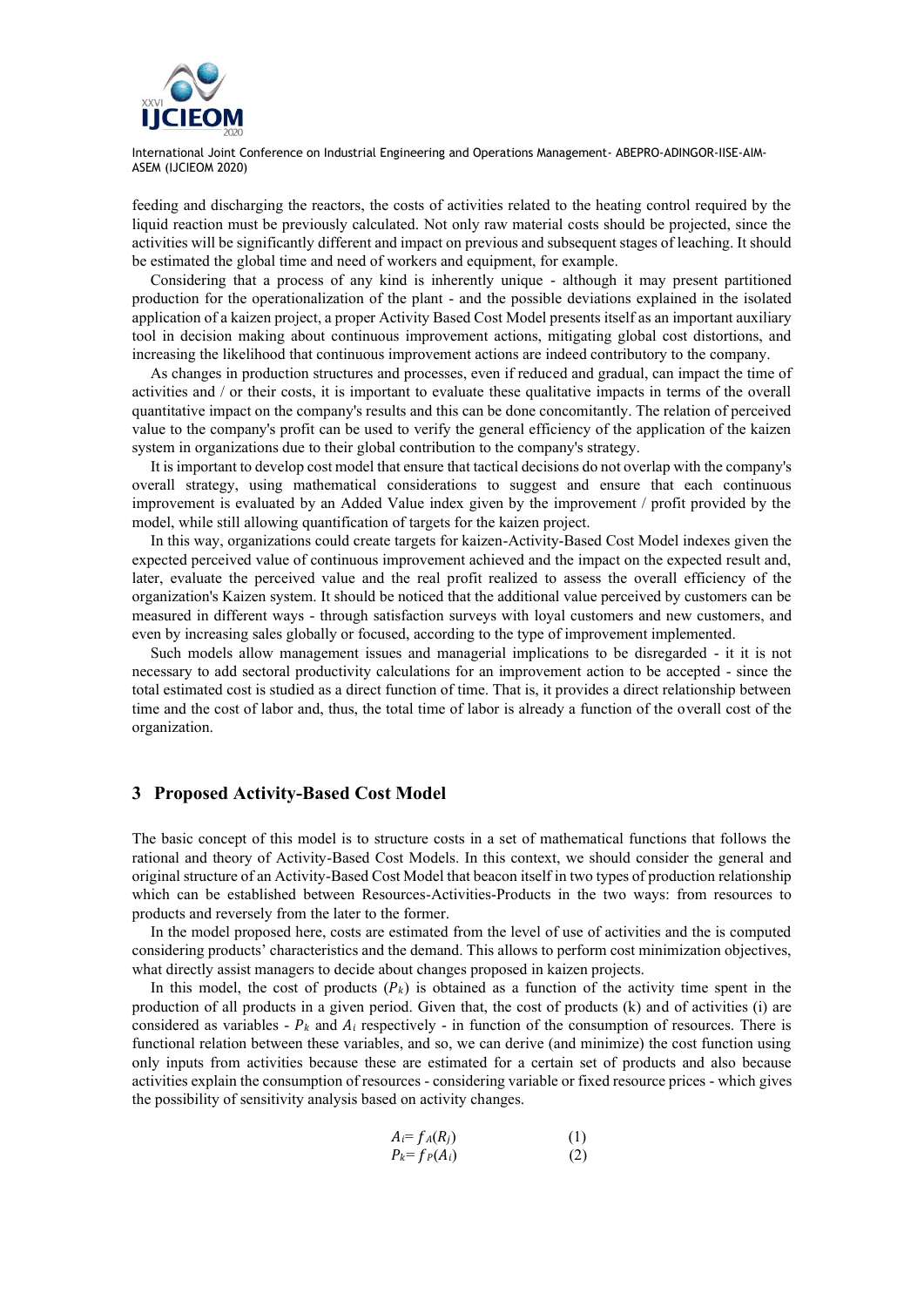

In view of the relevance of cause and effect (causal relationship) between the variables  $R_l$  (Resource consumption) and performed  $A_i$  (activities), we can consider that the cost of products can be given by a composite function of  $R_l$ .

$$
P_k = f_P(f_A(R_j))
$$
\n
$$
P_k = f_P(R_j)
$$
\n(3)

Thus,  $fP'$  is a new function that relates the cost of product k to the consumption of resources.

Based on the time spent on resources in each activity - and on the optimization of these consumption relations - the model allows the global minimization of the cost of products. The model allow minimization of products acts globally - not focused in each product separately - in order to produce simple and relevant information to support decision making about changes in the production process. If the company has a cost target, the minimization model will show the global impact of changes in the search for such target. Since all costs are pondered in the model, evince the minimum of cost that could be aimed with changes broadens the horizon of the decision spectrum, that means, the decision-maker can decide pondering medium and long-term company's goals.

$$
\min_{\alpha} \sum_{k}^{K} P_k \tag{5}
$$

Note that basic algebraic understanding is necessary to suggest a set of interrelationships between activities, resources and products which appear in the model through their coefficients. For each new independent variable (activity, resource) in a specific relation (function) it is a specific set of new coefficients.

$$
P_k = \sum_{j}^{J} x_{kj} R_j \tag{6}
$$

So, if we consider that  $A_I = f_A(R_j, ..., R_J)$  and  $P_K = f_P(f_A(R_j, ..., R_J))$ ,  $x_{kj}$  is the generic denotation of the coefficients of  $P_k = f_{P}(R_j, ..., R_j)$ .

Note that while K is the number of products, I is the number of activities and J is the number of resources. For each product there is a function directly related to the consumption of resources that is specified by its coefficients  $x_{ki}$ . Such coefficients will be as many as the resources consumed in the production of a product unit multiplied by the number of products. Product costs are obtained multiplying the activities' coefficients by the resource function and the products' coefficients by the activity function, according to the algebraic logic of the composite functions.

All coefficients of the cost function of the products  $P_k = f_{P}(R_i)$  must sum one, due to the fact that such coefficients are normalized. The normality's resizing allows dimension lessness of the coefficients of all functions in this model, so that it has validity and mathematical coherence.

Nevertheless, in view of the objectives of this model, the above-mentioned restrictive logic can be relaxed. The compensation between different resources in this model can be acceptable. Thus, one resource will ponder another that exacerbates normalized values, since the sum of the total coefficients equals the number of resources used in the model. Thus, there are only two restrictions, one global (7) and another one that specifies the first restriction for some resources only (8).

$$
\sum_{k}^{K} \sum_{j}^{J} x_{kj} = J \tag{7}
$$
\n
$$
\sum_{k}^{K} x_{kj} = 1 \qquad \forall j \tag{8}
$$

Thus, within the concept of Activity-Based Cost Models, activities consume resources, so, we state that coefficients of  $P_k = f_{p_i}(R_i)$  are in function of the of coefficients that relates Products and Activities  $(a_{ki})$ and Activities and Resources( $r_{ij}$ ).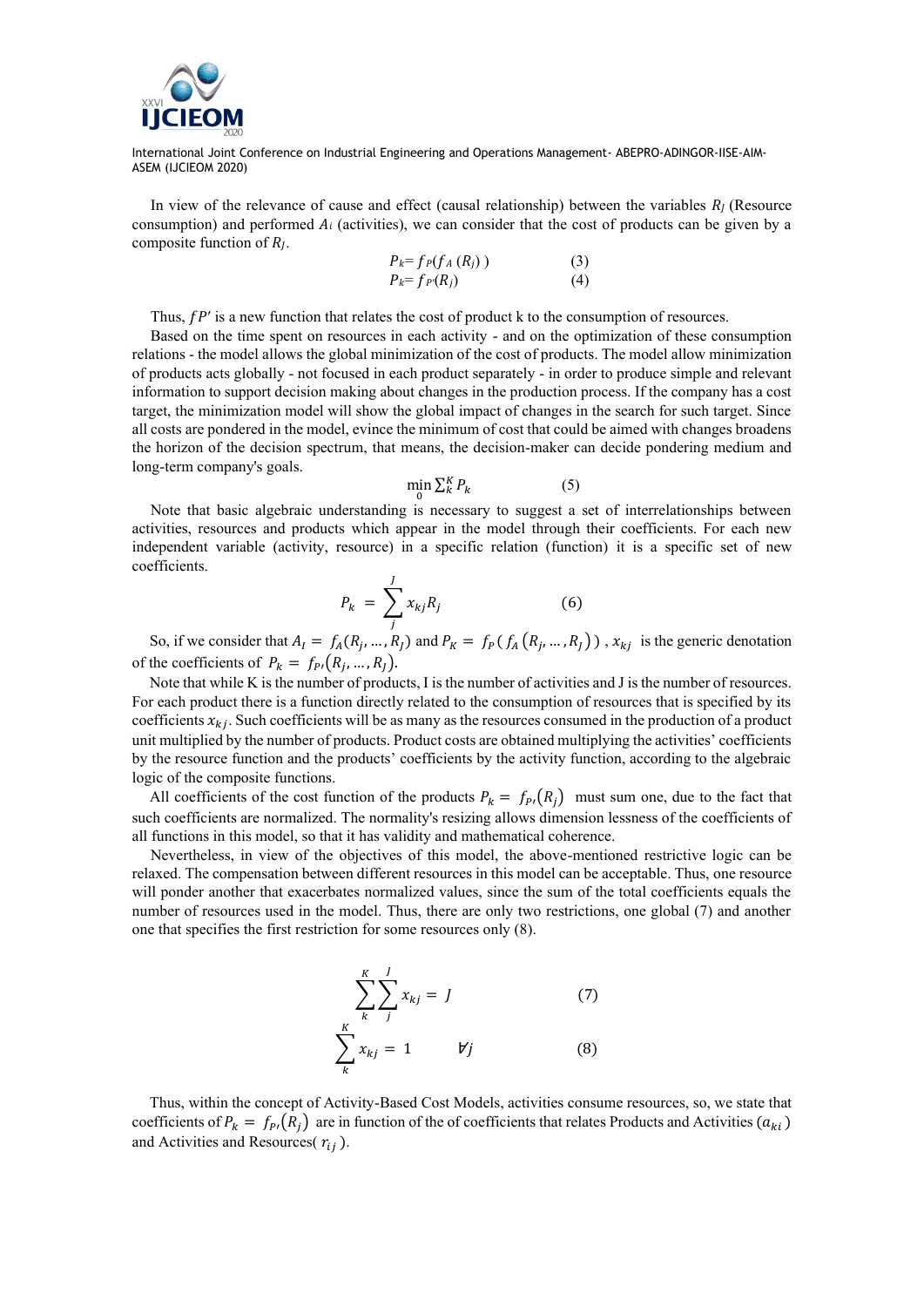

$$
x_{kj} = \sum_{i=1}^{I} a_{ki} r_{ij} \tag{9}
$$

Note that for  $x_{kj}$  with two products, two activities and two resources, k, i, j = 1, 2:  $x_{22} = a_{21}r_{12} + a_{22}r_{12}r_{23}$  $a_{22}r_{22}$ .

The coefficients of these functional relationships can be a function of the amount of time needed by each product in each activity. The time required in each activity will give the need of the different resources that support such activity.

$$
a_{ki} = f_k(Q) = \frac{Q_{ki}}{\sum_{k}^{K} Q_{ki}} \tag{10}
$$

$$
r_{ij} = f_i(Q) = \frac{Q_{ri}}{\sum_i^I Q_{ri}} \tag{11}
$$

Finally, the amount of time required by the activity (i) to produce a unit of product (k),  $q_{ki}$ , if multiplied by the amount to be produced of a given product,  $K_t$ , directly generates the time required in Ai to produce all units of a given product  $(Q_{ki})$ .

$$
Q_{ki} = q_{ki} * K_k \tag{12}
$$

The last relevant consideration in this model is related to the association of how the activity time is quantified, depending on machine hours or man hours. Considering the fact that the machine hour is already directly and objectively related to the indirect costs of maintenance and energy, the time for a machine to perform a given activity varies very little depending on human activity and, therefore, the machine time would be less related to actions of continuous improvement in kaizen projects.

Thus, considering man hours as the measure of the activity, the machine time will always be calculated proportionally to labor hours. The need of resources which are not labor will be defined according to a factor that allows to relate all resources to labor. In the application of the model presented here, it was considered a 1: 1 ratio between labor time and the use of the other resources.

## **4 Application, Results and Discussion**

The economic impact of a reactor exchange in a production process was simulated and the data obtained analyzed using the proposed model.

The improvement to be evaluated comes from the extension / modification of the example presented by Schmal (2010) and demonstrates how decisions that encompass complex process parameters, can be properly evaluated and related to the consumption of resources and activities.

Aiming an operational improvement of the process, most of the employees suggested to exchange the batch reactor that operates at 77 º C by a continuous reactor that would operate at lower temperatures. Operators say that the reactor thermal device that maintains the temperature at 77º C requires dangerous handling operations to removing the product at high temperatures, and during its operation when it is necessary to carry out any intervention in the process. Employees also complain about the heat generated by the reactor which impacts the entire production plant.

The production engineer suggests the use of a different reactor to improve production conditions: a CSTR - continuous stirred-tank reactor model - which would operate at 0 ° C or a PRF - Plug Flow Reactor - which would operate at 27 ° C.

Knowing that both reactors are owned by the company, disregarding investment for the reactors relocation and considering that the exchange would not affect the other processes in terms of efficiency and process conditions, the engineer said that there are no technical problems to carry out this change, stressing, however , that the time and the conversion of inputs into products could be affected, providing a Table of parameters to the decision-maker in this kaizen project, that relate process parameters and data needed to perform and economic evaluation using the proposed Activity-Based Cost Model. In a simplified way, activities and resource consumption of reaction  $(A+B\rightarrow R)$  are presented in Table 1.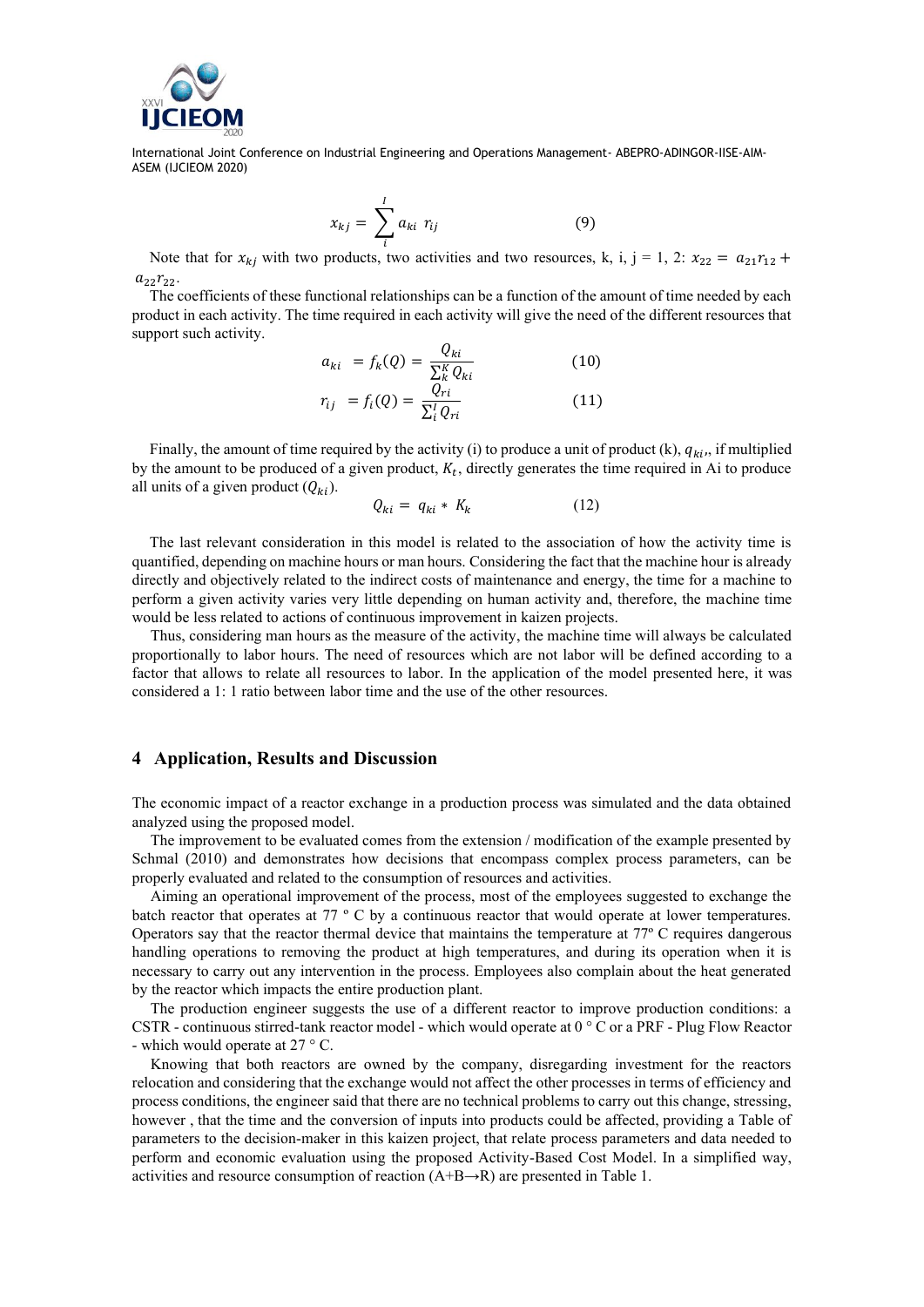

**Table 1** Activities related to reactors

| <b>Molar Mass of</b><br>$A = 50$ g/mol | <b>Molar Mass</b><br>of $B = 50$<br>g/mol | <b>Molar</b><br>Mass of R<br>$= 100$<br>g/mol |                    | Feed of A and $B = 5$ mols/min<br>$+ B \rightarrow R$ |                                 | <b>Technical Coefficients of</b><br>Production (Labor time by Kg) |                              |                                         |  |
|----------------------------------------|-------------------------------------------|-----------------------------------------------|--------------------|-------------------------------------------------------|---------------------------------|-------------------------------------------------------------------|------------------------------|-----------------------------------------|--|
| Reactor                                | Temperature<br>of Reactor                 | Spacial<br><b>Time</b>                        | Conversion<br>of A | R<br>Productio<br>n(g/min)                            | R<br>Productio<br>n<br>(kg/day) | $A1 -$<br><b>Normal</b><br>Operation                              | $A2 -$<br>Control of<br>Feed | APRF-<br>Especific<br>Control<br>of PRF |  |
| <b>Batch Reactor</b>                   | $77^{\circ}$ C.                           | $0.65$ min                                    | 0.9                | 450                                                   | 648                             | 1,2                                                               | 8                            | 0                                       |  |
| <b>CSTR</b>                            | $0^{\circ}$ C.                            | $20 \text{ min}$                              | 0,1                | 50                                                    | 72                              | 0,6                                                               | 4                            | 0                                       |  |
| PRF                                    | $27^\circ$ C.                             | 80 min                                        | 0.9                | 450                                                   | 648                             | 0,6                                                               | 1                            | 0.09                                    |  |

In this application it was considered that for each 100 kg of production in continuous reactors it is necessary 1 hour of handling time - Activity 1 (A1). This need for the batch reactor is 1 hour of handling for 50 kg of production. The PRF requires an additional activity to control the operational conditions which are to be carried out by qualified labor and is 4 times bigger than normal labor value. This activity  $(A_{\text{PRF}})$ requires 1 hour of attention per day. The batch reactor has an automated system of valves for its loading and unloading, although it needs more attention in its feeding. An optimistic perspective is considered: that the normal working time required during its operation is 8 times greater than in a PRF and 4 times greater than in a CSTR.

It is important to note that the resources R1 and R2 are associated with the consumption of common / basic production work, while the  $R_{PRE}$  is related to qualified work, expressed in the mathematical model as a function of ordinary work. The simulations were carried out for each reactor separately, applying the coefficients of technical activity of each reactor as input, keeping labor and the installed capacity depending on the working time (labor), product price and expected production.

Thus, the coefficients of the set of functions are generated from the technical production coefficients for each reactor and define the total cost of operations.

| <b>Variables</b>     |    |             | $R1$ | R <sub>2</sub>   | $R_{PRE}$ |                | R1             | R2               | $R_{PRE}$   |         | R1             | R <sub>2</sub>   | $R_{PRE}$   |
|----------------------|----|-------------|------|------------------|-----------|----------------|----------------|------------------|-------------|---------|----------------|------------------|-------------|
| A1                   |    |             | 0,38 | 0,35             | 0,00      |                | 0,13           | 0,35             | 0,00        |         | 0,13           | 0,71             | 0,00        |
| A <sub>2</sub>       |    | Reactor     | 0,63 | 0,59             | 0,00      | Reactor        | 0,87           | 2,36             | 0,00        | Reactor | 0,87           | 4,71             | 0,00        |
| A <sub>PRF</sub>     |    |             | 0,00 | 0,00             | 1,00      |                | 0,00           | 0,00             | 1,00        |         | 0,00           | 0,00             | 1,00        |
| CAO                  |    | 쑱           | 0,00 | 0,06             | 0,00      | <b>GTR</b>     | 0,00           | $-1,71$          | 0,00        | Batch   | 0,00           | $-4,42$          | 0,00        |
| <b>R</b> Product     |    |             | 1,00 | 0,94             | 1,00      |                | 1,00           | 2.71             | 0,00        |         | 1,00           | 5,42             | 0,00        |
| <b>OC</b> Production |    |             | 0,00 | 0,06             | 0,00      |                | 0,00           | $-1,71$          | 0,00        |         | 0,00           | $-4,42$          | 0,00        |
| <b>Activities</b>    | A1 |             | A2   | A <sub>PRF</sub> | CAO       | A <sub>1</sub> | A <sub>2</sub> | A <sub>PRF</sub> | CAO         | A1      | A <sub>2</sub> | A <sub>PRF</sub> | CAO         |
| <b>R</b> Product     |    | ۸           |      | 1                | 0         |                |                | 0                | $\mathbf 0$ | 1       |                | 0                | $\mathbf 0$ |
| <b>OC</b> Production |    | $\mathbf 0$ | 0    | 0                | 1         | $\mathbf 0$    | $\mathbf 0$    | 0                | 1           | 0       | 0              | $\mathbf 0$      | 1           |

**Table 2** Coefficients generated by the model

The production of a single product (R) was considered. The opportunity cost of the unused installed capacity was computed to generate the results obtained with each reactor. Thus, when minimizing the set of functions through Solver in Excel, the opportunities that the company would have in using the idle capacity available for each reactor are revealed. Note that the activity called Activity Opportunity in the model generates an Activity Opportunity Cost - CAO - that denotes the amount of available capacity that could be used in production acting as a vector opposite to the other activities that are consuming resources.

| <b>Table 3</b> Results of each reactor by activity performance |
|----------------------------------------------------------------|
|----------------------------------------------------------------|

| $Production =$<br>648 Kg/day | Price of<br><b>Product R</b> =<br>$100\$ /kg | IC<br>(labor<br>time/day) | Labor Time<br>$Cost = 0.6$ \$<br>/time unit |        |         | Activities (\$/day) | Resources (\$/day)<br>$R1 = R2 = R_{PRF}/4$ |         |                |               |
|------------------------------|----------------------------------------------|---------------------------|---------------------------------------------|--------|---------|---------------------|---------------------------------------------|---------|----------------|---------------|
| Reactor                      | Revenue by<br>day                            | Costs by<br>day           | Profit by day                               | A1     | A2      | $A_{PRE}$           | CAO                                         | R1      | R <sub>2</sub> | $R_{\rm PRF}$ |
| <b>Batch Reactor</b>         | 64800.00                                     | 4016.96                   | 60783.04                                    | 777.60 | 5184.00 | 0.00                | $-1944.64$                                  | 3576.96 | 440.00         | 0,00          |
| <b>CSTR</b>                  | 64800.00                                     | 2228.48                   | 62571.52                                    | 388.80 | 2592.00 | 0.00                | $-752.32$                                   | 1788.48 | 440.00         | 0,00          |
| PRF                          | 64800.00                                     | 1295.36                   | 63504.64                                    | 388.80 | 648.00  | 233.28              | 25.28                                       | 622.08  | 440.00         | 233,28        |